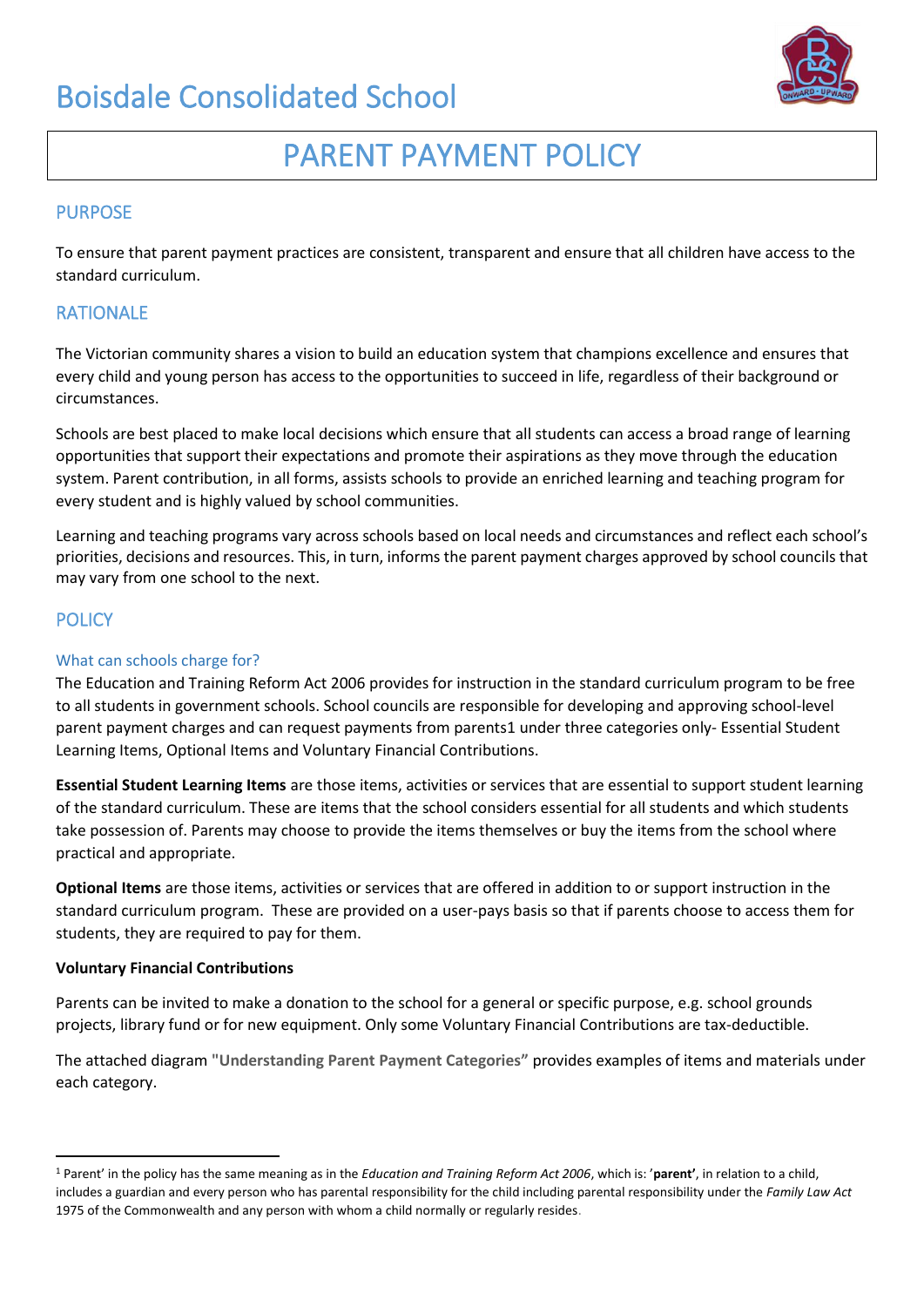

#### **Uniform Shop**

The Parents and Friends Club coordinate Uniform Shop sales for new and second hand items. Second hand items are available in order to support parents in meeting the costs of their children's education.

#### Principles

In implementing this policy, schools must adhere to the following principles:

- **Educational value:** Student learning, aspirations and wellbeing are paramount when schools determine their parent payments practices
- **Access, equity and inclusion:** All students have access to the standard curriculum program and participation of all students to the full school program is facilitated
- **EXEDENTIFY:** Cost to parents is kept to a minimum and is affordable for most families at the school
- **Engagement and Support:** Early identification and engagement strategies by the school ensure parents are well informed of the payment options and supports available for those experiencing hardship
- Respect and Confidentiality: Parents and students experiencing hardship are treated with respect, dignity, sensitivity and without judgement and the identity and personal information of all parents and students are kept confidential in respect to parent payments
- **Transparency and Accountability:** School parent payment practices are well communicated, clear and transparent and their impact on student programs and families are reviewed by school councils

#### Cost and support to parents

When school councils consider the proposed requests for parent payments the cost is kept to a minimum and is affordable to most parents at the school.

The Principal must ensure that:

- items students consume or take possession of are accurately costed
- payment requests are broadly itemised within the appropriate category
- parents are advised that they have the option of purchasing equivalent Essential Student Learning Items themselves, in consultation with the school
- information on payment options is available, accessible and easily understood to all parents so that they know what to expect and what supports they can access
- parents are provided with early notice of annual payment requests for school fees (i.e. a minimum of six weeks' notice prior to the end of the previous school year). This enables parents to save and budget accordingly.
- parents are provided with reasonable notice of any other payment requests that arise during the school year- ensuring parents have a clear understanding of the full financial contribution being sought
- the status and details of any financial arrangements are kept confidential and only shared with relevant school personnel
- **■** parents experiencing hardship are not pursued for outstanding school fees from one year to the next
- use of debt collectors to obtain outstanding school funds owed to the school from parents is not permitted
- there will be only one reminder notice to parents for voluntary financial contributions per year
- Invoices/statements for unpaid essential or optional items accepted by parents are not generated more than monthly or according to the parent payment arrangement with the school.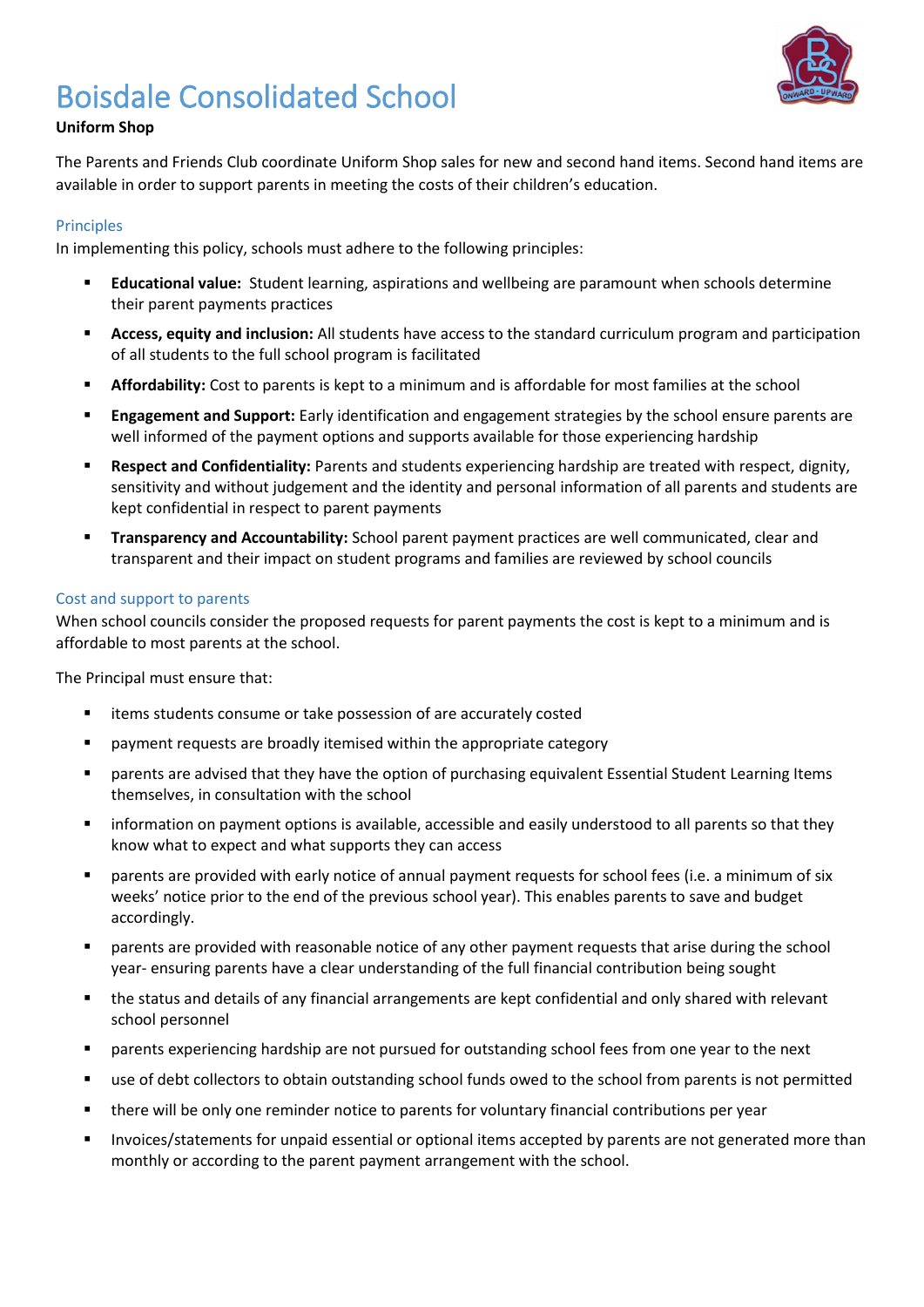

#### Support for families

Families may experience financial difficulties and may be unable to meet the full or part payments requested. Principals and school councils exercise sensitivity to the differing financial circumstances of students and their families when considering parent payment fees. There are a range of support options available to support and assist parents. These can be accessed through **["Cost support for families."](http://www.education.vic.gov.au/Documents/school/principals/spag/management/PP_Costsupportforfamilies.docx)**

Consideration to hardship arrangements in respect to payment requests is provided to families experiencing long term hardship or short term crisis on a confidential, case by case basis. All schools have written hardship arrangements that include a proactive approach to providing support for parents experiencing financial difficulty.

All parents are provided the name and contact details of a nominated parent payment contact person at the school who they can discuss payment arrangements with.

#### Engaging with parents

In respect to each school's development of its parent payments, school councils will engage in effective communication with the school community and have strategies in place to ensure they are aware of and understand the needs and views of parents.

#### Payment Arrangements

Parents and guardians will be provided with early notice of payment requests for essential education items and additional extras. Parents' will be notified after School Council has approved the following year contributions; this will take place at the November meeting each year. Parents will be notified of the following year's school costs in December each year.

Payments are due to be paid by the parents on the first day of Term 1 each year.

Alternative payment options are:

- 1. Payments made in Terms 1, 2 & 3 by each due date. OR
- 2. Personalised Payment Plans in consultation with the Principal.

Please note that payments can be made by Cash, Cheque, Direct Deposit, BPay or eftpos at Boisdale Consolidated School.

Payment requests or letters to parents will be itemised and the category each item falls under will be clearly identified as an essential education item, additional education items or voluntary financial contributions. Receipts will be issued to parents after making payments.

Reminders for unpaid essential education items or optional items will be generated and distributed to parents each term. All records of payments or contributions and any outstanding payments by parents and guardians are kept confidential.

#### Review of policy implementation

Schools will monitor the effectiveness and impact of the implementation of this policy at least annually as part of its ongoing improvement and report back to the school community.

This policy was last ratified by School Council on 19th November 2019 and is scheduled for review in November 2020.